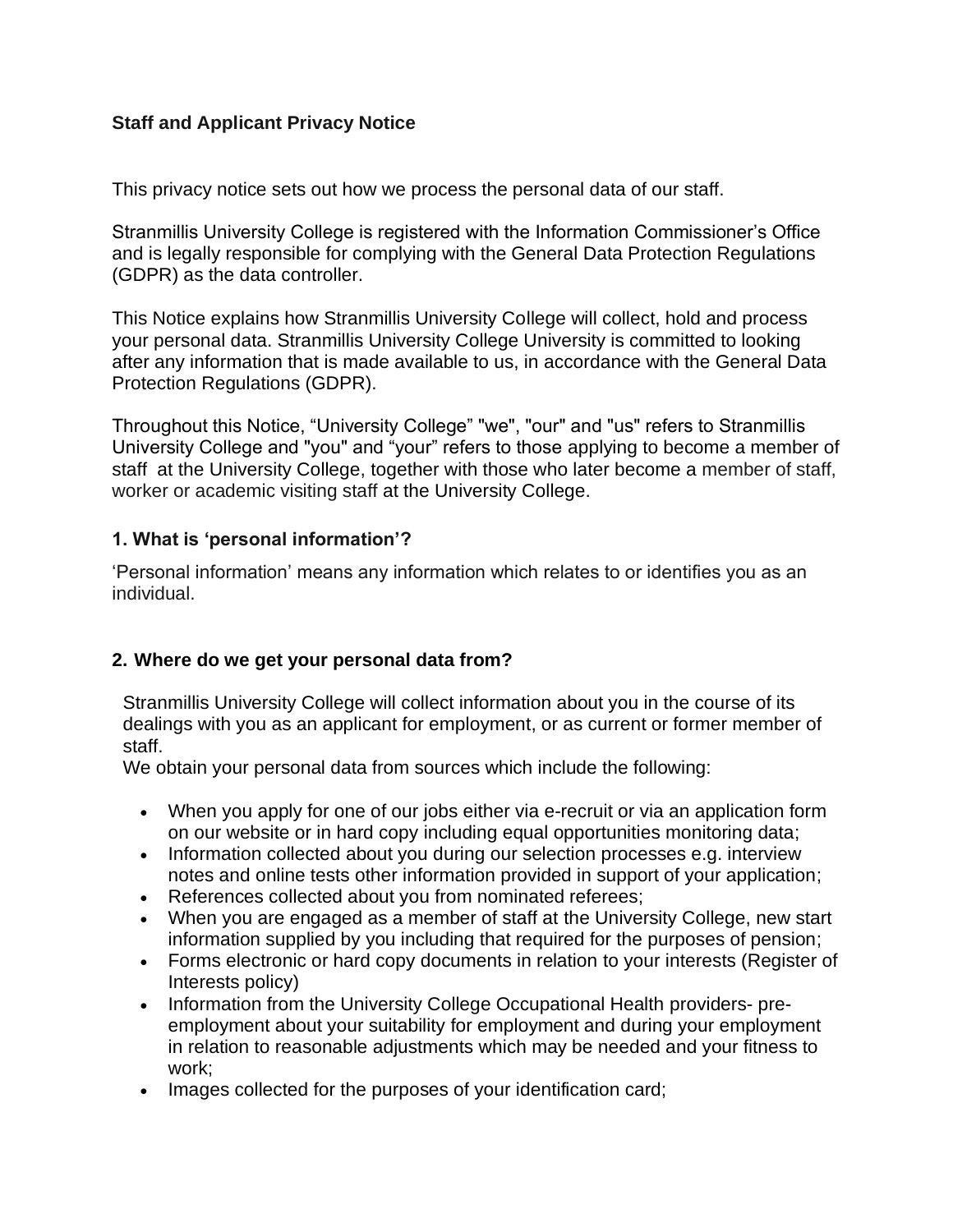- When you apply to attend a course via the staff development request process;
- When you apply to attend a research conference via the research request process;
- Information provided by you and your manager about your attendance and leave via Employee and Manager Self Service
- Information collected during University College processes such as those relating to disciplinary, grievance, performance management;
- Information collected from you on travel and subsistence claim forms to process expenses;
- Photographs and video recordings for the purpose of recording lectures, student assessment and examination and College events where applicable;
- Information related to the prevention and detection of crime and safety of University College staff and students including CCTV recordings;
- Information gathered on your use of College services including the University College Library and IT accounts;
- For certain roles, other sensitive information may be processed, such as information about past criminal convictions, working with children or vulnerable adults, and your fitness to practice in certain regulated professions. Access to, and the sharing of, your 'special category' personal data are controlled very carefully. You will normally be given further details about our use of any such data when we collect it from you.

Your personal information is created, stored and transmitted securely in a variety of paper and electronic formats, including some information which is shared with Queen's University Belfast for the purposes of validating our degree qualifications and associated teaching arrangements.

Access to your personal information is limited to staff who have a legitimate interest in it for the purpose of carrying out their contractual duties, and our use of your personal information will not be excessive.

In addition to this, the University College may process some information about you that is classed as 'special category' personal data, and which requires additional protections. This includes information concerning your ethnicity, religious beliefs or health/disability for planning and monitoring purposes, or in order to provide care, help or suitable adjustments.

# **5. What is the purpose and legal basis of the processing?**

The University College will process your personal information for a range of contractual, statutory or public tasks, including the following:

- To assess your suitability for a particular role or task (including any relevant right to work checks).
- To support you in implementing any health-related adjustments to allow you to carry out a particular role or task.
- Where relevant, to monitor, evaluate and support your research activity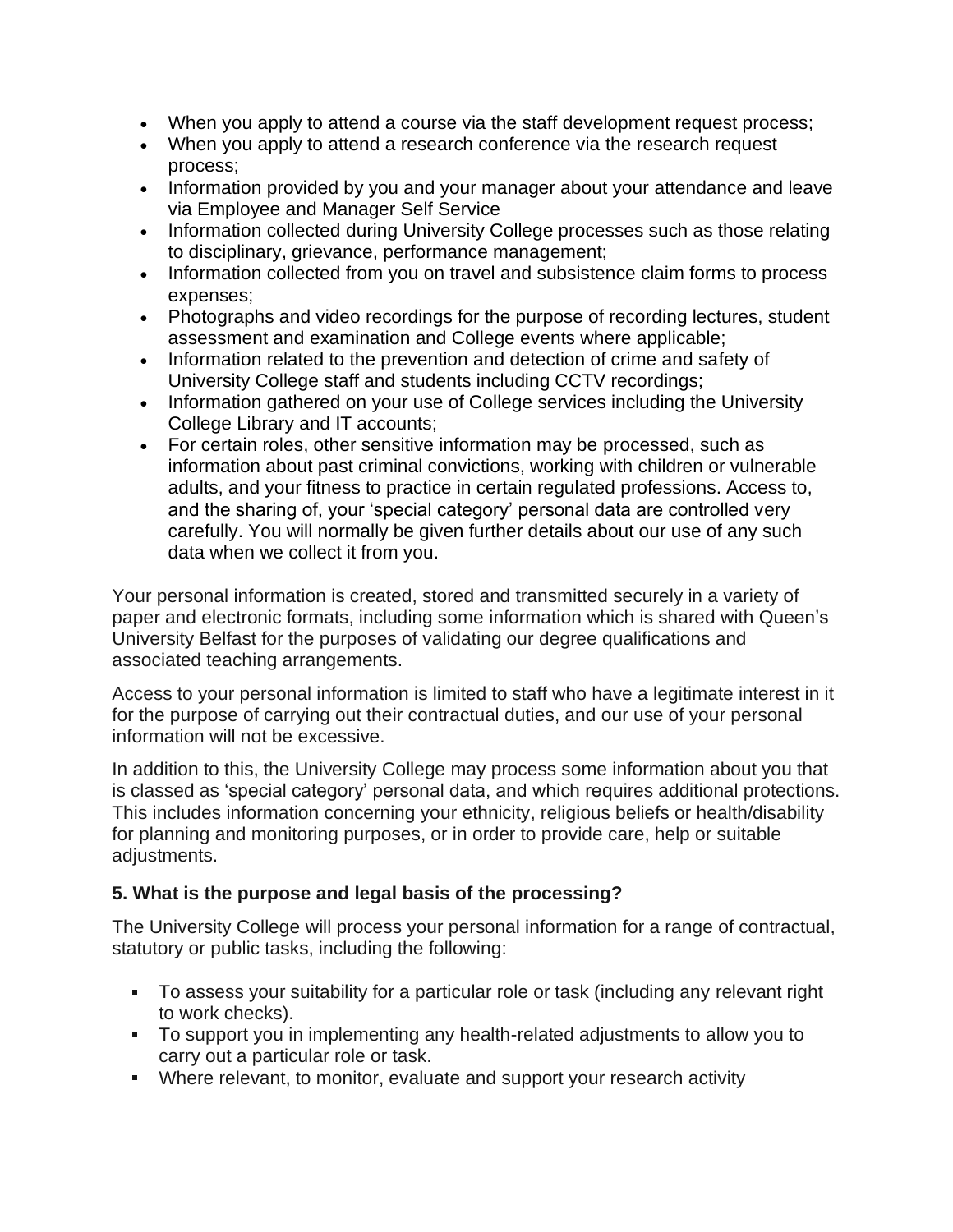- To administer payroll, pension, payment of expenses and other standard employment functions.
- To administer HR-related processes, including those relating to performance or absence management, disciplinary issues and complaints/grievances.
- To operate security (including car parking and CCTV), governance, audit and quality assurance arrangements.
- To deliver facilities (e.g. IT, library), services (e.g. Occupational Health) and staff benefits to you, and where appropriate to monitor your use of those facilities in accordance with University College policies (e.g. on the acceptable use of IT).
- To communicate effectively with you by post, email and phone
- To support your training, health, safety, welfare
- To compile statistics and conduct surveys and research for internal and statutory reporting purposes.
- To fulfil and monitor our responsibilities under equality, immigration and public safety legislation and fulfil the requirements of the National Fraud Initiative
- To enable us to contact you and others in the event of an emergency (we will assume that you have checked with the individuals before you supply their contact details to us).

We consider the processing of your personal information for these purposes to be either necessary for the performance of our contractual obligations with you (e.g. to manage your employment contract), or necessary for compliance with a legal obligation (e.g. equal opportunities monitoring, National Fraud Initiative), or to undertake a public task We require you to provide us with any information we reasonably ask for to enable us to administer your contract. If we require your consent for any specific use of your personal information, we will collect it at the appropriate time and you can withdraw this at any time.

We will not use your personal information to carry out any wholly automated decisionmaking that affects you.

# **6. Who will my personal information be shared with?**

Your personal information is shared as permitted or required by law, on a considered and confidential basis, with a range of external organisations, including the following:

- **Higher Education Statistics Agency (see HESA's statement about the uses made by** them of your personal information at [https://www.hesa.ac.uk/about/regulation/data](https://www.hesa.ac.uk/about/regulation/data-protection/notices)[protection/notices\)](https://www.hesa.ac.uk/about/regulation/data-protection/notices)
- Northern Ireland Audit Office (see NIAO statement about the uses made by them of your personal information for the purposes of the National Fraud Initiative at [https://www.niauditoffice.gov.uk/national-fraud-initative\)](https://www.niauditoffice.gov.uk/national-fraud-initative)
- Queens University Belfast for the purposes of teaching recognition and access to teaching systems
- The external providers of any staff benefits or pensions.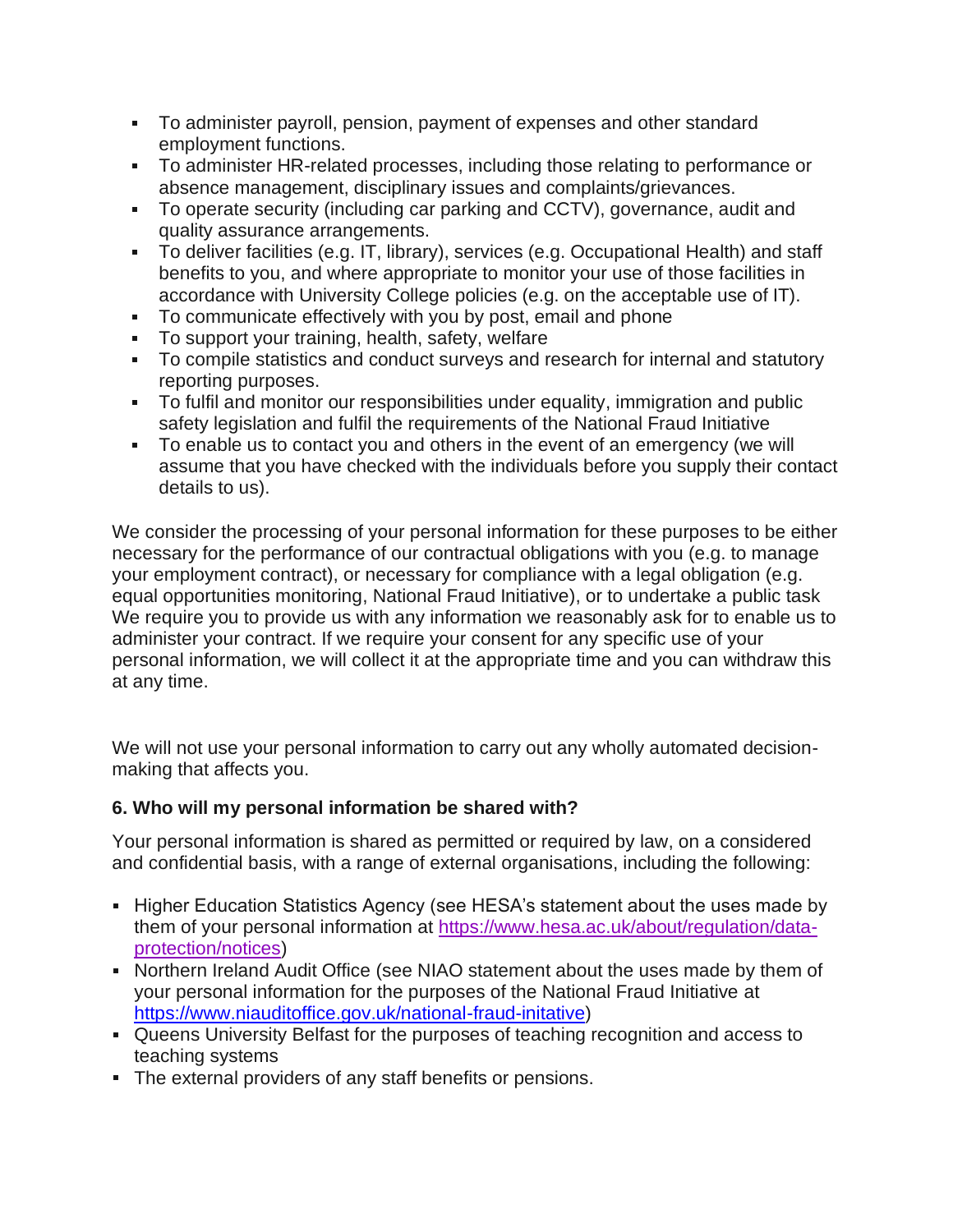- Relevant Government Departments, executive agencies or non-departmental government bodies e.g. UK Visas and Immigration, HM Revenue and Customs, the Health and Safety Executive)
- **Prospective and actual research funders or sponsors**
- If you agree, relevant trade unions
- University College Travel agents
- On occasion and where necessary, the police and other law enforcement agencies
- Where external computer systems are required to facilitate the purposes listed in section 3, staff data may be shared with software suppliers. Where strictly necessary, the University College may share copies of staff data in order to test or troubleshoot the IT systems we use or plan to use.
- Any such transfer will be subject to a formal agreement between the University and those suppliers, to ensure protection of your personal data. Examples may include Office 365, VLE, Library Management System, Timetabling and Placement systems Survey and Communications Tools (e.g. Mailchimp), and systems underpinning authentication to subscription services that the University College manages
- On occasion and where necessary, auditors.
- Companies or organisations providing specific services to, or on behalf of, the University College (e.g. Occupational Health).

We will provide references about you to external enquirers or organisations where you have requested or indicated that we should do so.

We will include your basic contact details in our internal online directory and external webpages where appropriate. Academic staff are expected to maintain a publicly available personal profile.

On occasion, the above types of sharing may involve the transfer of your personal information outside of the European Economic Area (e.g. to report to an overseas research funder or education partner). Such transfers usually are necessary in order to meet our contractual obligations with you, and are carried out with appropriate safeguards in place to ensure the confidentiality and security of your personal information.

Other than as set out above, we will not normally publish or disclose any personal information about you to other external enquirers or organisations unless you have requested it or consented to it, or unless it is in your vital interests to do so (e.g. in an emergency situation).

# **7. How long is my information kept?**

We store your personal information as part of your staff record for the duration of your employment and for an additional seven years thereafter. After you leave certain records pertaining to your employment are retained indefinitely so that the details of your employment can be confirmed.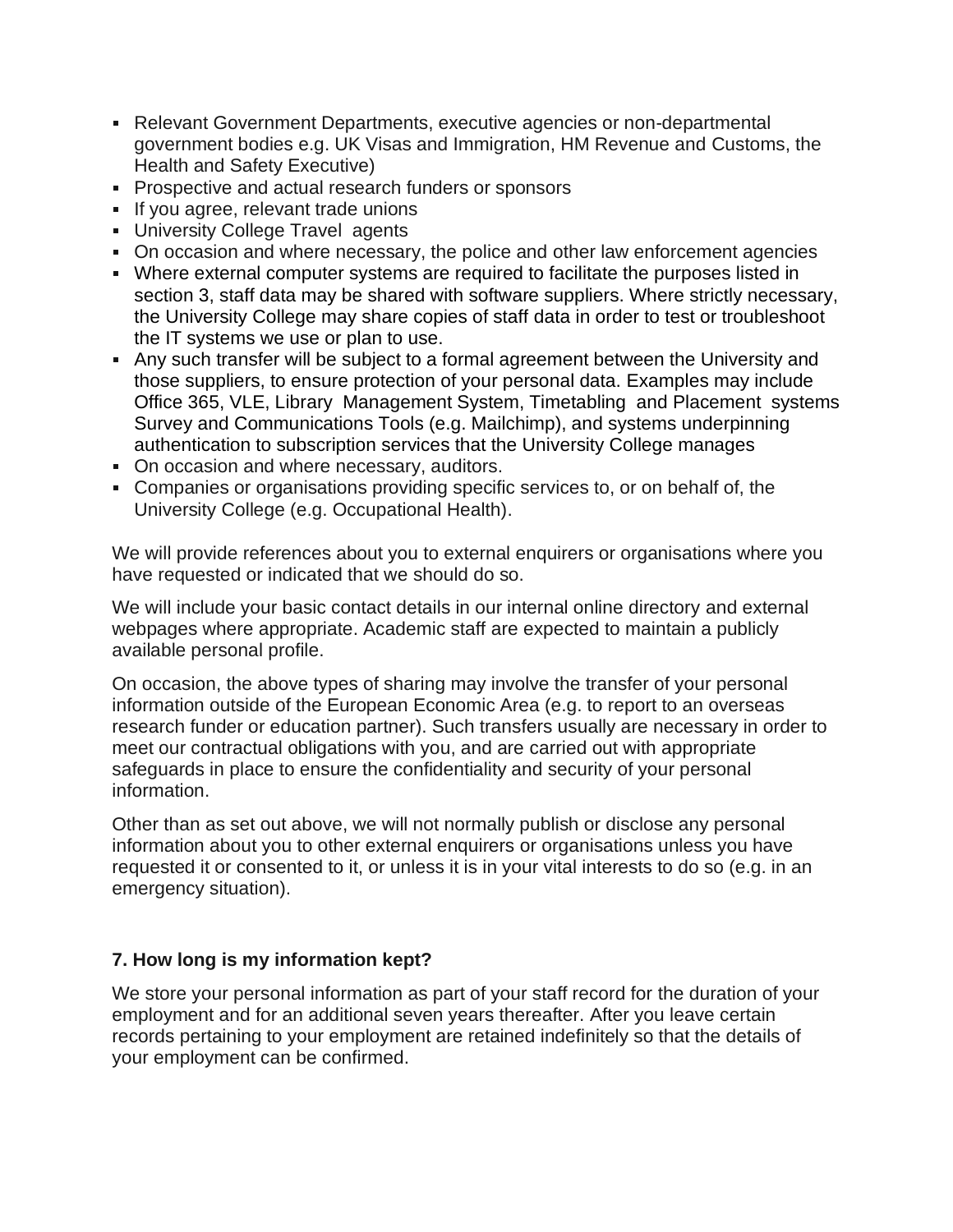For applicants who are unsuccessful in securing employment, we will retain applicant information for a period of one year from the closing date.

# **8. Security of your information**

Data protection legislation requires us to keep your information secure. This means that your confidentiality will be respected and all appropriate measures will be taken to prevent unauthorised access and disclosure.

# **9. Your rights as a data subject**

The GDPR gives you a number of rights to protect your personal data and its use. You have the right to:

- To be informed what personal data the University holds about you and what it is used for;
- Access your personal data that we process
- Withdraw consent where that is the legal basis of our processing
- Rectify inaccuracies in personal data that we hold about you
- Be forgotten, that is your details to be removed from systems that we use to process your personal data in certain circumstances
- Restrict the processing in certain ways
- Obtain a copy of your data in a commonly used electronic form
- Object to certain processing of your personal data by us

You may request a copy of the personal information held about you by the University College by making a subject access request. If you wish to make such a request you may do so, in writing, to the Data Protection Officer at [dataprotection@stran.ac.uk,](mailto:dataprotection@stran.ac.uk) or the postal address below, or by making a verbal request with a staff member or the Data Protection Officer by telephone or in person.

If you have any concerns in relation to processing or data sharing by the University College, please write to the Data Protection Officer:

Ms Rosemarie McQuaid Data Protection Officer Stranmillis University College Belfast BT9 5DY [dataprotection@stran.ac.uk](mailto:dataprotection@stran.ac.uk) Phone: 028 90384480